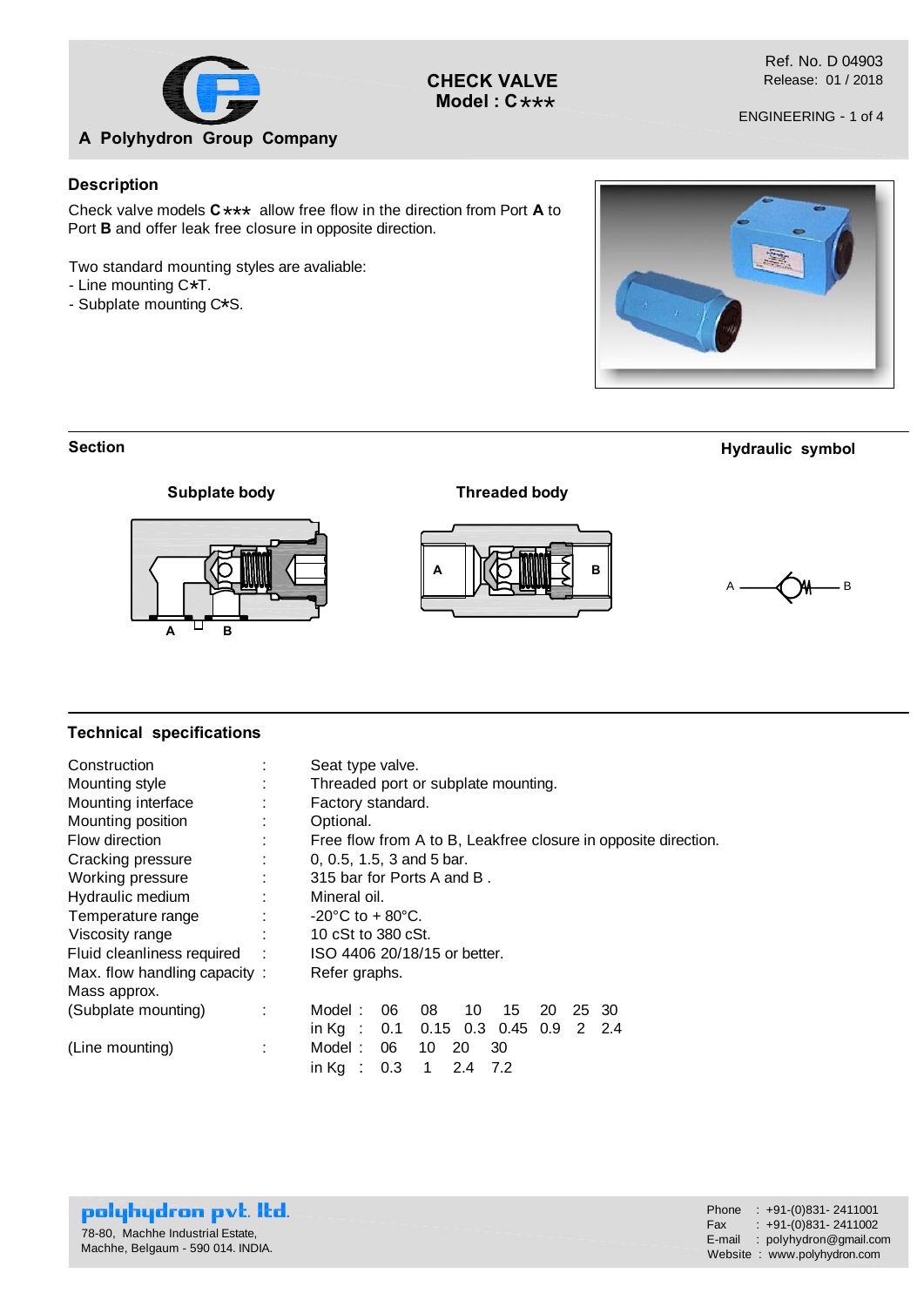

# **Unit dimensions**

### **Threaded port body**

D 04903-**C** \*\*\*<br>FNCINEFRING 2 of 4 ENGINEERING - 2 of 4

Dimensions in mm.



| Size           | 06             | 08               | 10 | 15 | 20 | 25  | 30                                                                     |  |  |
|----------------|----------------|------------------|----|----|----|-----|------------------------------------------------------------------------|--|--|
|                |                |                  |    |    |    |     | $\frac{\text{BSP}}{\text{Port}}$ G1/4 G3/8 G1/2 G3/4 G1 G1 1/4 G 1 1/2 |  |  |
| L1             | 58             | 58               | 72 | 85 | 98 | 120 | 132                                                                    |  |  |
| T <sub>1</sub> | 12             | 12 <sup>12</sup> | 14 | 16 | 18 | 20  | 22                                                                     |  |  |
| A/F            | 19<br>24<br>30 |                  |    | 36 | 46 | 60  | 65                                                                     |  |  |

### **Subplate mounting body**





**A B**  $-83$ ਕੁੰ L3 <u>تو</u> L4  $L<sub>5</sub>$ L6  $\overline{\text{OD}}3 \text{ ma}$ ØD4 tap, T2 deep ØD2 Drill, T1 deep  $-L7$ B2  $|L2$ **Subplate body mounting interface**

A/F

| <b>Size</b> | L <sup>1</sup> | L2 | L3 | L4   | L5 | L6 | L7  | B <sub>1</sub> | B <sub>2</sub> | B <sub>3</sub> | <b>B4</b> | H1 | H <sub>2</sub> | ØD1 | ØD <sub>2</sub> | ØD3<br>max | ØD4             | T1 | T <sub>2</sub> | Valve fixing<br>S.H.C Screws<br><b>Class 12.9</b> | <b>Tightening</b><br>Torque<br>Nm |
|-------------|----------------|----|----|------|----|----|-----|----------------|----------------|----------------|-----------|----|----------------|-----|-----------------|------------|-----------------|----|----------------|---------------------------------------------------|-----------------------------------|
| 06          | 51             |    | 3  | 9    | 15 | 18 | 45  | 37             | 7.5            | 11             | 22        | 26 | 3.5            | 3   | 4               | 6          | M6              | 5  | 12             | M6 x 35L<br>4 nos                                 | 16                                |
| 10          | 74             | 9  | 6  | 16.5 | 27 | 33 | 68  | 55             | 9.5            | 18             | 36        | 38 | 3.5            | 3   | 4               | 11         | M8              | 5  | 14             | M8 x 50L<br>4 nos                                 | 39                                |
| 20          | 102            | 10 | 10 | 27.5 | 45 | 55 | 95  | 70             | 10             | 25             | 50        | 55 | 5.5            | 6   | 7               | 22         | M <sub>10</sub> | 8  | 19             | M10 x 70L<br>4 nos                                | 77                                |
| 30          | 139            | 15 | 20 | 42.5 | 65 | 85 | 132 | 100            | 12.5           | 37.5           | 75        | 82 | 5.5            | 6   |                 | 31         | M <sub>12</sub> | 8  | 22             | M12 x 100L<br>4 nos                               | 135                               |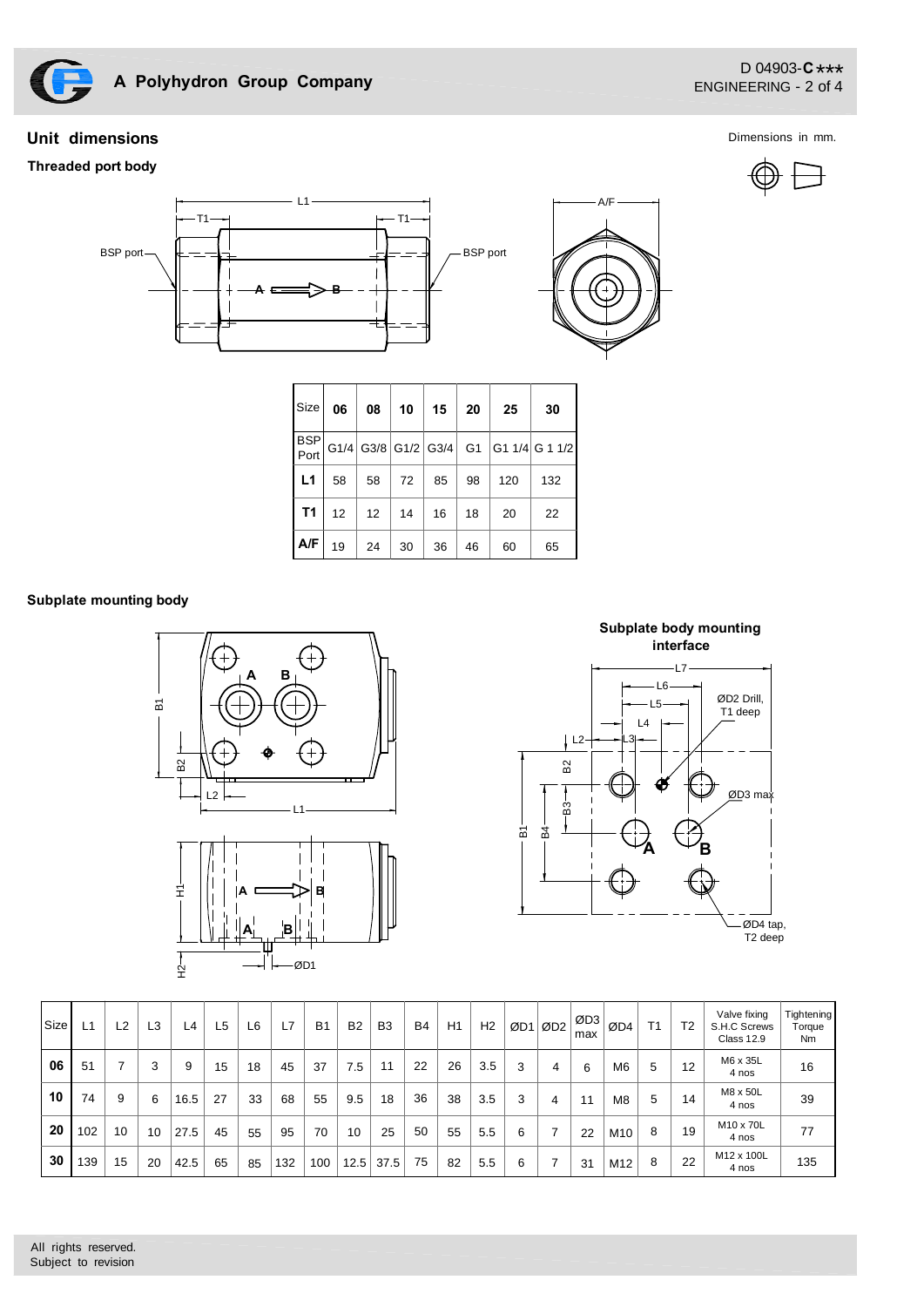

# **Ordering code**



# **Performance graph**